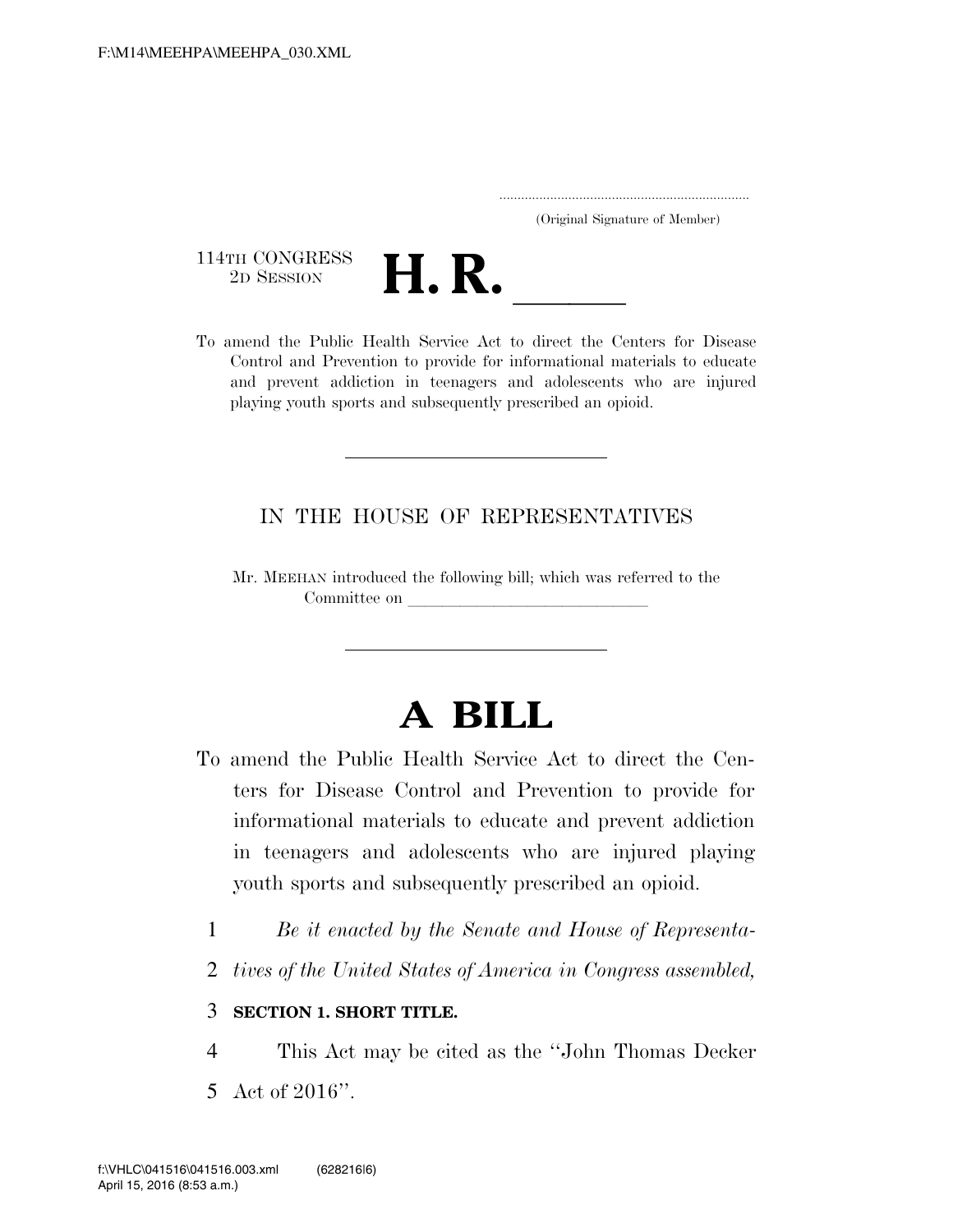$\mathfrak{D}$ 

## **SEC. 2. INFORMATION MATERIALS AND RESOURCES TO PREVENT ADDICTION RELATED TO YOUTH SPORTS INJURIES.**

 Part J of title III of the Public Health Service Act (42 U.S.C. 280b–1f et seq.) is amended by adding after section 393D (42 U.S.C. 280b–1f et seq.) the following new section:

### **''SEC. 393E. INFORMATION MATERIALS AND RESOURCES TO PREVENT ADDICTION RELATED TO YOUTH SPORTS INJURIES.**

 ''(a) REPORT.—The Secretary, acting through the National Center for Injury Prevention and Control at the Centers for Disease Control and Prevention, shall—

14 ''(1) not later than 18 months after the date of the enactment of this section, make publicly avail- able a report determining the extent to which infor- mational materials and resources described in sub- section (b) are available to teenagers and adolescents who play youth sports, families of such teenagers and adolescents, nurses, youth sports groups, and relevant health care provider groups; and

 $\frac{u(2)}{2}$  for purposes of educating and preventing addiction in teenagers and adolescents who are in- jured playing youth sports and are subsequently pre- scribed an opioid, not later than 12 months after such report is made publicly available and taking